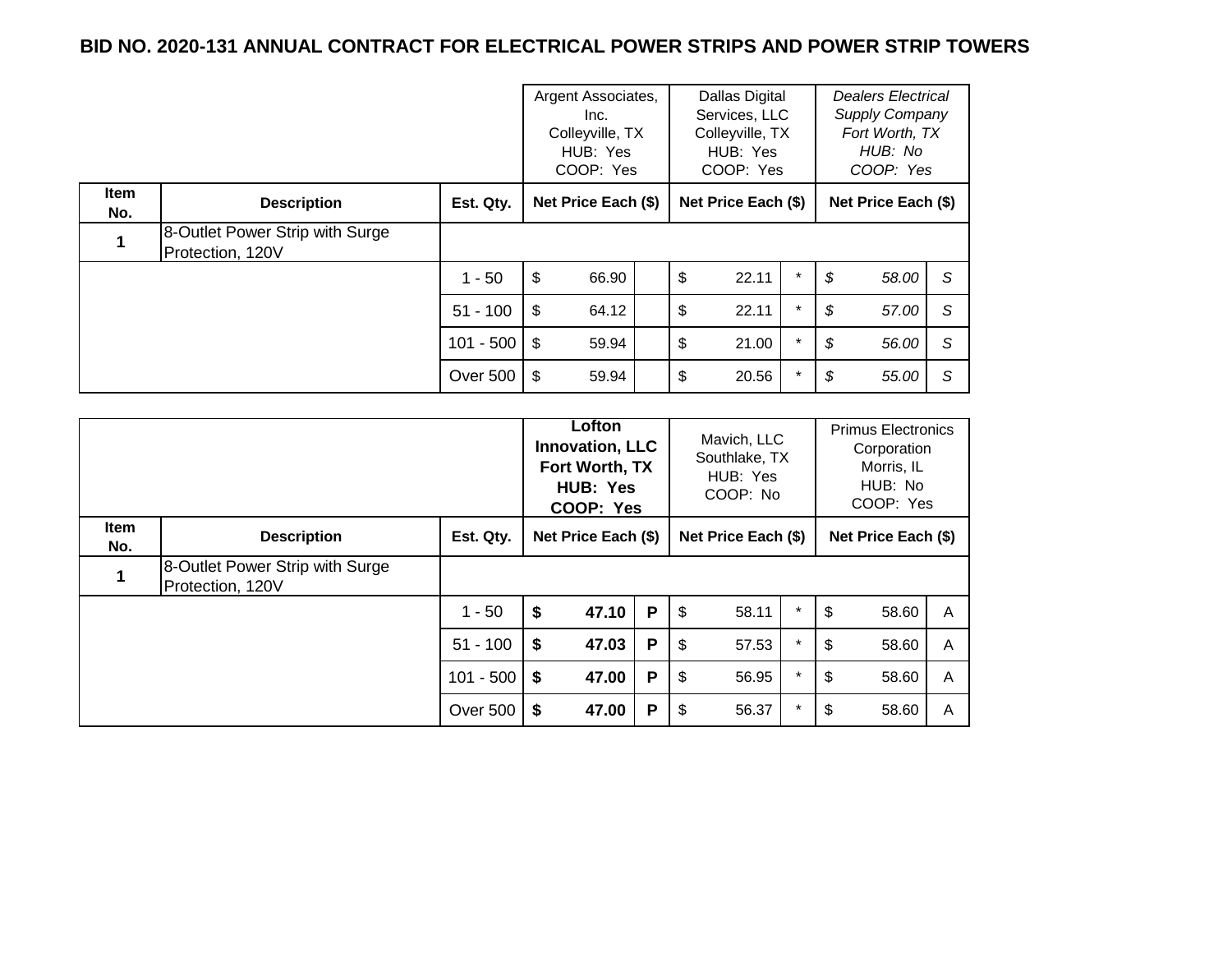|                    |                                      | Argent Associates,<br>Inc.<br>Colleyville, TX<br>HUB: Yes<br>COOP: Yes |                     | <b>Dallas Digital</b><br>Services, LLC<br>Colleyville, TX<br>HUB: Yes<br>COOP: Yes |    |                     | <b>Dealers Electrical</b><br>Supply Company<br>Fort Worth, TX<br>HUB: No<br>COOP: Yes |    |                     |   |
|--------------------|--------------------------------------|------------------------------------------------------------------------|---------------------|------------------------------------------------------------------------------------|----|---------------------|---------------------------------------------------------------------------------------|----|---------------------|---|
| <b>Item</b><br>No. | <b>Description</b>                   | Est. Qty.                                                              | Net Price Each (\$) |                                                                                    |    | Net Price Each (\$) |                                                                                       |    | Net Price Each (\$) |   |
| $\mathbf{2}$       | 12-Outlet Vertical Power Strip, 120V |                                                                        |                     |                                                                                    |    |                     |                                                                                       |    |                     |   |
|                    |                                      | $1 - 50$                                                               | \$<br>66.90         |                                                                                    | \$ | 52.64               | S                                                                                     | \$ | 58.00               | A |
|                    |                                      | $51 - 100$                                                             | \$<br>64.12         |                                                                                    | \$ | 52.64               | S                                                                                     | \$ | 57.00               | A |
|                    |                                      | $101 - 500$   \$                                                       | 59.94               |                                                                                    | \$ | 50.00               | S                                                                                     | \$ | 56.00               | A |
|                    |                                      | Over 500                                                               | ∣\$<br>59.94        |                                                                                    | \$ | 48.95               | S                                                                                     | S  | 55.00               | A |

|                    |                                      |             | Lofton<br><b>Innovation, LLC</b><br>Fort Worth, TX<br>HUB: Yes<br>COOP: Yes |                     | Mavich, LLC<br>Southlake, TX<br>HUB: Yes<br>COOP: No |                         | <b>Primus Electronics</b><br>Corporation<br>Morris, IL<br>HUB: No<br>COOP: Yes |    |                     |  |
|--------------------|--------------------------------------|-------------|-----------------------------------------------------------------------------|---------------------|------------------------------------------------------|-------------------------|--------------------------------------------------------------------------------|----|---------------------|--|
| <b>Item</b><br>No. | <b>Description</b>                   | Est. Qty.   |                                                                             | Net Price Each (\$) |                                                      |                         | Net Price Each (\$)                                                            |    | Net Price Each (\$) |  |
| $\overline{2}$     | 12-Outlet Vertical Power Strip, 120V |             |                                                                             |                     |                                                      |                         |                                                                                |    |                     |  |
|                    |                                      | $1 - 50$    | \$                                                                          | 47.25               | P                                                    | $\sqrt[6]{\frac{1}{2}}$ | 80.91                                                                          | \$ | 58.60               |  |
|                    |                                      | $51 - 100$  | \$                                                                          | 47.25               | P                                                    | \$                      | 80.10                                                                          | \$ | 58.60               |  |
|                    |                                      | $101 - 500$ | \$                                                                          | 47.15               | P                                                    | \$                      | 78.48                                                                          | \$ | 58.60               |  |
|                    |                                      | Over 500    | \$                                                                          | 47.10               | P                                                    | - \$                    | 78.48                                                                          | \$ | 58.60               |  |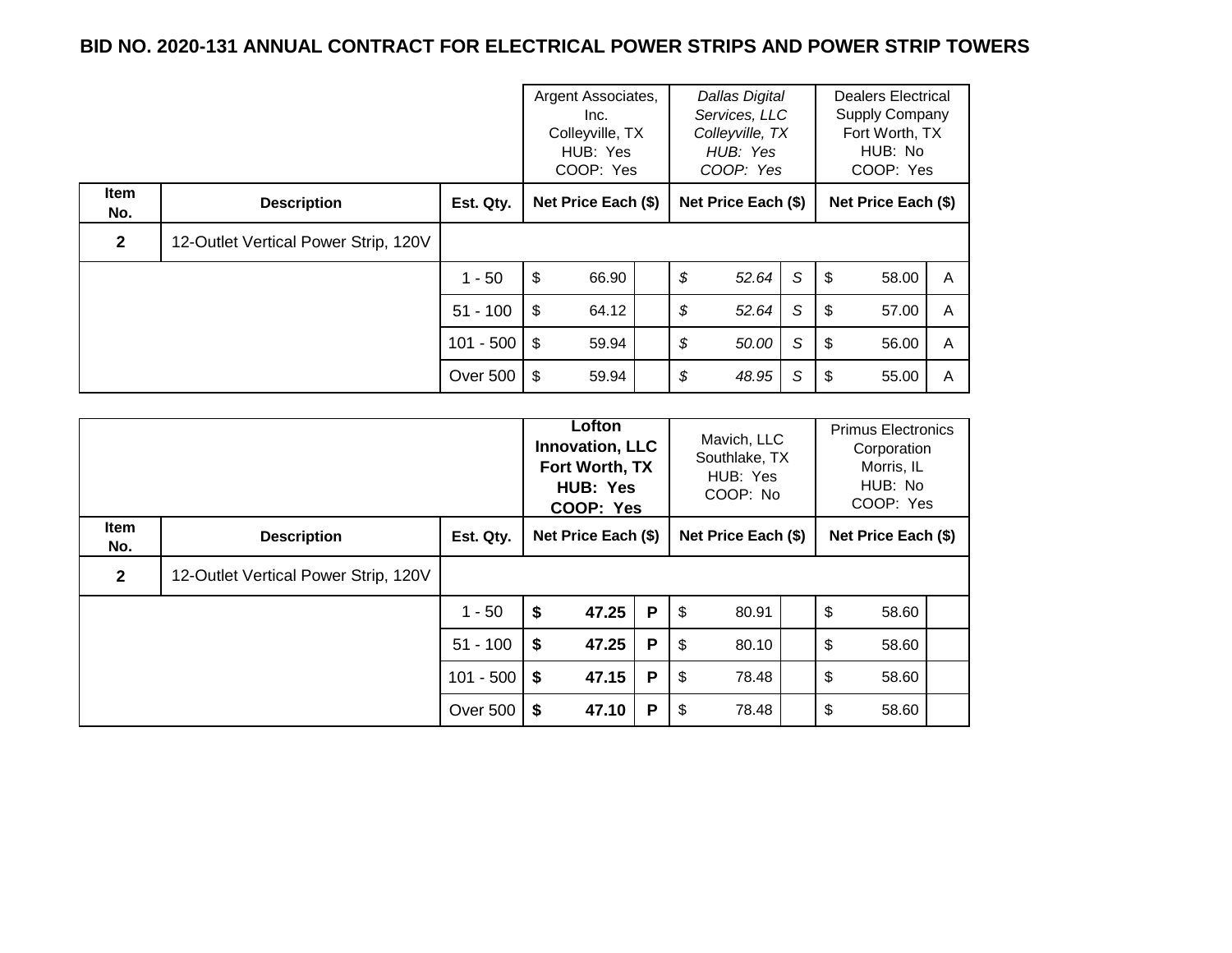|                    |                                      | Argent Associates,<br>Inc.<br>Colleyville, TX<br>HUB: Yes<br>COOP: Yes |                     | <b>Dallas Digital</b><br>Services, LLC<br>Colleyville, TX<br>HUB: Yes<br>COOP: Yes |    |                     | <b>Dealers Electrical</b><br>Supply Company<br>Fort Worth, TX<br>HUB: No<br>COOP: Yes |     |                     |   |
|--------------------|--------------------------------------|------------------------------------------------------------------------|---------------------|------------------------------------------------------------------------------------|----|---------------------|---------------------------------------------------------------------------------------|-----|---------------------|---|
| <b>Item</b><br>No. | <b>Description</b>                   | Est. Qty.                                                              | Net Price Each (\$) |                                                                                    |    | Net Price Each (\$) |                                                                                       |     | Net Price Each (\$) |   |
| 3                  | 20-Outlet Vertical Power Strip, 120V |                                                                        |                     |                                                                                    |    |                     |                                                                                       |     |                     |   |
|                    |                                      | $1 - 50$                                                               | \$<br>75.00         |                                                                                    | \$ | 63.16               | S                                                                                     | -\$ | 64.50               | A |
|                    |                                      | $51 - 100$                                                             | \$<br>71.88         |                                                                                    | \$ | 63.18               | S                                                                                     | \$. | 63.50               | A |
|                    |                                      | $101 - 500$   \$                                                       | 67.19               |                                                                                    | \$ | 60.00               | S                                                                                     | \$  | 62.50               | A |
|                    |                                      | Over 500                                                               | ∣\$<br>67.19        |                                                                                    | \$ | 58.74               | S                                                                                     | \$  | 61.50               | A |

|                    |                                      |             | Lofton<br><b>Innovation, LLC</b><br>Fort Worth, TX<br>HUB: Yes<br>COOP: Yes |                     | Mavich, LLC<br>Southlake, TX<br>HUB: Yes<br>COOP: No |                         | <b>Primus Electronics</b><br>Corporation<br>Morris, IL<br>HUB: No<br>COOP: Yes |    |                     |  |
|--------------------|--------------------------------------|-------------|-----------------------------------------------------------------------------|---------------------|------------------------------------------------------|-------------------------|--------------------------------------------------------------------------------|----|---------------------|--|
| <b>Item</b><br>No. | <b>Description</b>                   | Est. Qty.   |                                                                             | Net Price Each (\$) |                                                      |                         | Net Price Each (\$)                                                            |    | Net Price Each (\$) |  |
| 3                  | 20-Outlet Vertical Power Strip, 120V |             |                                                                             |                     |                                                      |                         |                                                                                |    |                     |  |
|                    |                                      | $1 - 50$    | \$                                                                          | 56.70               | P                                                    | $\sqrt[6]{\frac{1}{2}}$ | 71.92                                                                          | \$ | 65.72               |  |
|                    |                                      | $51 - 100$  | \$                                                                          | 56.70               | P                                                    | \$                      | 71.20                                                                          | \$ | 65.72               |  |
|                    |                                      | $101 - 500$ | \$                                                                          | 56.50               | P                                                    | \$                      | 70.48                                                                          | \$ | 65.72               |  |
|                    |                                      | Over 500    | \$                                                                          | 56.50               | P                                                    | -\$                     | 69.76                                                                          | \$ | 65.72               |  |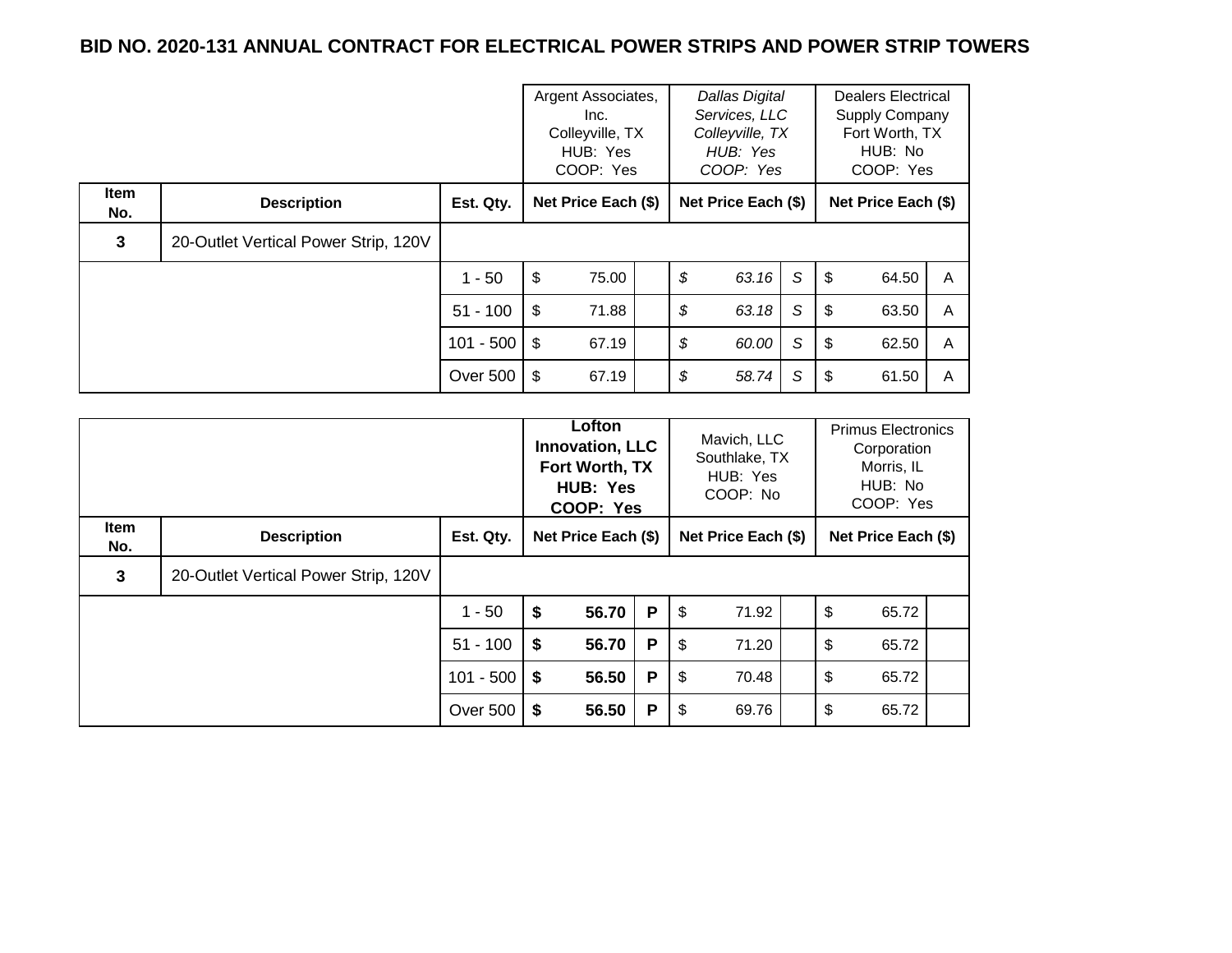|                    |                                                                                                    |                | Argent Associates,<br>Inc.<br>Colleyville, TX<br>HUB: Yes<br>COOP: Yes |       | Dallas Digital<br>Services, LLC<br>Colleyville, TX<br>HUB: Yes<br>COOP: Yes |                     |       | <b>Dealers Electrical</b><br>Supply Company<br>Fort Worth, TX<br>HUB: No<br>COOP: Yes |  |
|--------------------|----------------------------------------------------------------------------------------------------|----------------|------------------------------------------------------------------------|-------|-----------------------------------------------------------------------------|---------------------|-------|---------------------------------------------------------------------------------------|--|
| <b>Item</b><br>No. | <b>Description</b>                                                                                 | Est. Qty.      | Net Price Each (\$)                                                    |       |                                                                             | Net Price Each (\$) |       | Net Price Each (\$)                                                                   |  |
| 4                  | Electric Power Strip Tower with 8.4A<br><b>USB Surge Protection, 8-Outlet</b><br>Plugs, 1250/2500W |                |                                                                        |       |                                                                             |                     |       |                                                                                       |  |
|                    |                                                                                                    | $1 - 50$       | \$<br>24.90                                                            | $***$ | \$                                                                          | 22.11               | $***$ | No Bid                                                                                |  |
|                    |                                                                                                    | $51 - 100$     | 23.87<br>\$                                                            | $***$ | \$.                                                                         | 22.11               | $***$ | No Bid                                                                                |  |
|                    |                                                                                                    | $101 - 500$ \$ | 22.31                                                                  | $***$ | \$                                                                          | 21.00               | $***$ | No Bid                                                                                |  |
|                    |                                                                                                    | Over 500       | 22.31<br>- \$                                                          | $***$ | S                                                                           | 20.56               | $***$ | No Bid                                                                                |  |

|                    |                                                                                                    | Lofton Innovation,<br>LLC.<br>Fort Worth, TX<br>HUB: Yes<br>COOP: Yes |                                            | Mavich, LLC<br>Southlake, TX<br>HUB: Yes<br>COOP: No |                     | <b>Primus Electronics</b><br>Corporation<br>Morris, IL<br>HUB: No<br>COOP: Yes |        |  |
|--------------------|----------------------------------------------------------------------------------------------------|-----------------------------------------------------------------------|--------------------------------------------|------------------------------------------------------|---------------------|--------------------------------------------------------------------------------|--------|--|
| <b>Item</b><br>No. | <b>Description</b>                                                                                 | Est. Qty.                                                             | Net Price Each (\$)<br>Net Price Each (\$) |                                                      | Net Price Each (\$) |                                                                                |        |  |
| $\boldsymbol{4}$   | Electric Power Strip Tower with 8.4A<br><b>USB Surge Protection, 8-Outlet</b><br>Plugs, 1250/2500W |                                                                       |                                            |                                                      |                     |                                                                                |        |  |
|                    |                                                                                                    | $1 - 50$                                                              | No Bid                                     |                                                      | No Bid              |                                                                                | No Bid |  |
|                    |                                                                                                    | $51 - 100$                                                            | No Bid                                     |                                                      | No Bid              |                                                                                | No Bid |  |
|                    |                                                                                                    | $101 - 500$                                                           | No Bid                                     |                                                      | No Bid              |                                                                                | No Bid |  |
|                    |                                                                                                    | Over 500                                                              | No Bid                                     |                                                      | No Bid              |                                                                                | No Bid |  |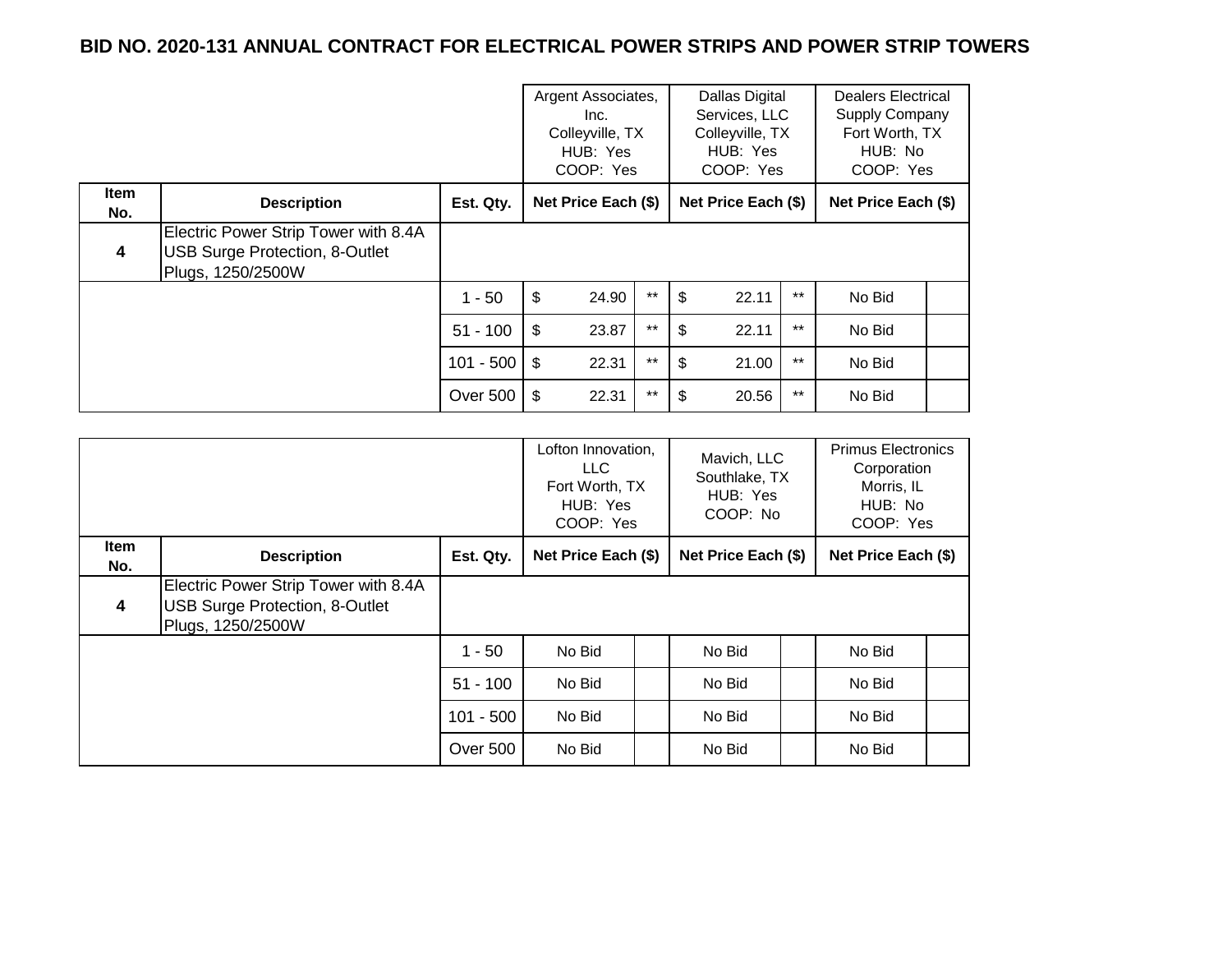|                    |                                         |             | Argent Associates,<br>Inc.<br>Colleyville, TX<br>HUB: Yes<br>COOP: Yes |       | Dallas Digital<br>Dealers Electrical<br>Services, LLC<br>Supply Company<br>Colleyville, TX<br>Fort Worth, TX<br>HUB: No<br>HUB: Yes<br>COOP: Yes<br>COOP: Yes |  |                     |  |
|--------------------|-----------------------------------------|-------------|------------------------------------------------------------------------|-------|---------------------------------------------------------------------------------------------------------------------------------------------------------------|--|---------------------|--|
| <b>Item</b><br>No. | <b>Description</b>                      | Est. Qty.   | Net Price Each (\$)                                                    |       | Net Price Each (\$)                                                                                                                                           |  | Net Price Each (\$) |  |
| 5                  | IF BIDDING ALTERNATE<br><b>PRODUCT:</b> |             |                                                                        |       |                                                                                                                                                               |  |                     |  |
|                    |                                         | $1 - 50$    | $\boldsymbol{\mathsf{S}}$<br>93.90                                     | $***$ | No Bid                                                                                                                                                        |  | No Bid              |  |
|                    |                                         | $51 - 100$  | \$<br>89.99                                                            | $***$ | No Bid                                                                                                                                                        |  | No Bid              |  |
|                    |                                         | $101 - 500$ | -\$<br>84.19                                                           | $***$ | No Bid                                                                                                                                                        |  | No Bid              |  |
|                    |                                         | Over 500    | \$<br>84.19                                                            | $***$ | No Bid                                                                                                                                                        |  | No Bid              |  |

|                         |                                                |             | Lofton Innovation,<br><b>LLC</b><br>Fort Worth, TX<br>HUB: Yes<br>COOP: Yes |       | Mavich, LLC<br>Southlake, TX<br>HUB: Yes<br>COOP: No |  | <b>Primus Electronics</b><br>Corporation<br>Morris, IL<br>HUB: No<br>COOP: Yes |  |
|-------------------------|------------------------------------------------|-------------|-----------------------------------------------------------------------------|-------|------------------------------------------------------|--|--------------------------------------------------------------------------------|--|
| Item<br>No.             | <b>Description</b>                             | Est. Qty.   | Net Price Each (\$)                                                         |       | Net Price Each (\$)                                  |  | Net Price Each (\$)                                                            |  |
| $\overline{\mathbf{5}}$ | <b>IF BIDDING ALTERNATE</b><br><b>PRODUCT:</b> |             |                                                                             |       |                                                      |  |                                                                                |  |
|                         |                                                | $1 - 50$    | $\frac{1}{2}$<br>26.00                                                      | $***$ | No Bid                                               |  | No Bid                                                                         |  |
|                         |                                                | $51 - 100$  | \$<br>26.00                                                                 | $***$ | No Bid                                               |  | No Bid                                                                         |  |
|                         |                                                | $101 - 500$ | \$<br>26.00                                                                 | $***$ | No Bid                                               |  | No Bid                                                                         |  |
|                         |                                                | Over 500    | \$<br>26.00                                                                 | $***$ | No Bid                                               |  | No Bid                                                                         |  |